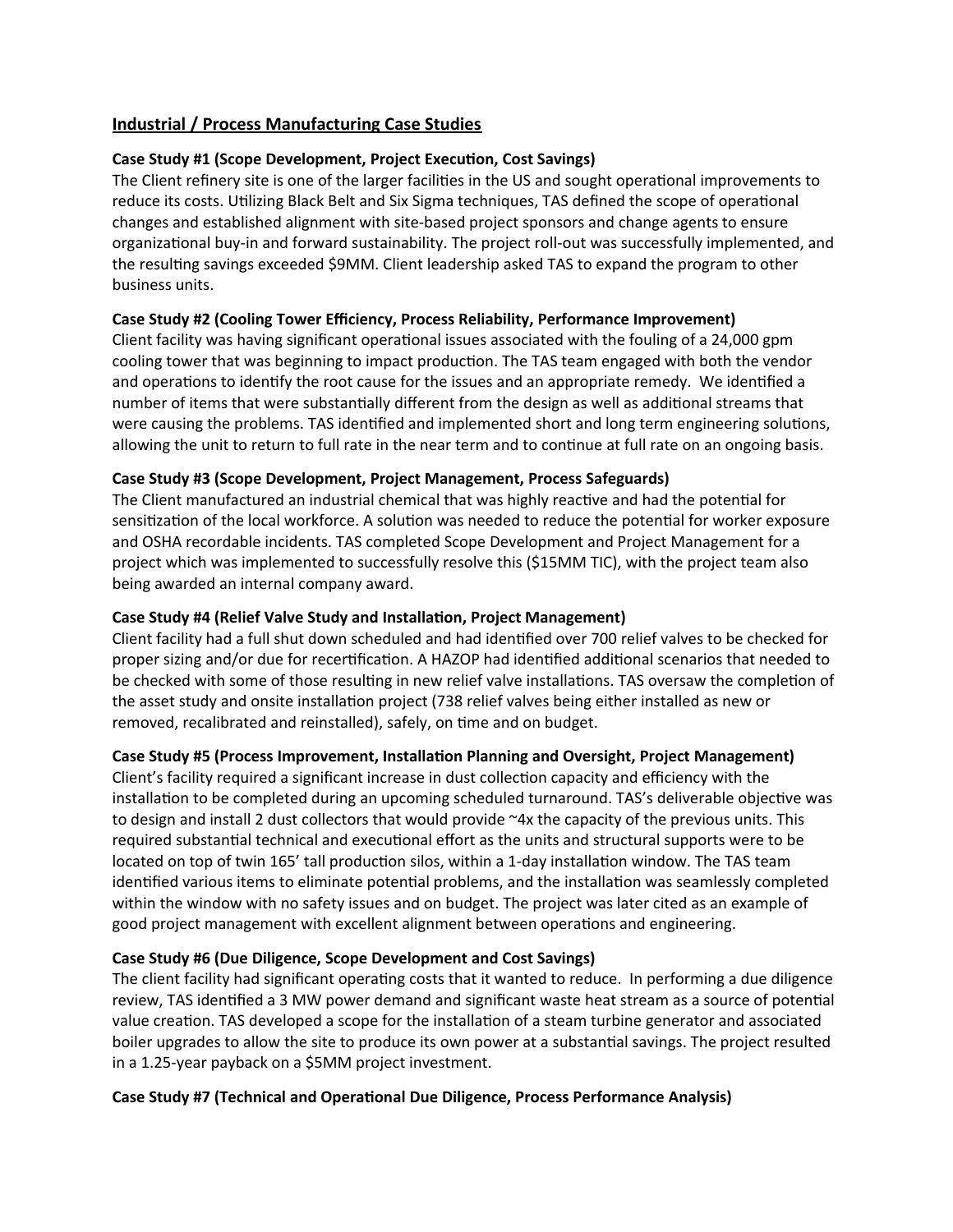The client was interested in acquiring a process manufacturing production facility and needed a technical and operatons assessment as part of their due diligence. TAS was retained to evaluate the facility's performance capabilities (equipment capacity, process design and control, asset reliability). TAS completed an onsite review of physical assets and documentation (production records, maintenance log), interviewed key operating personnel, and prepared a due diligence report, highlighting areas of strength and potential issues to be addressed. Based on TAS's findings, client revised their valuation analysis and offer price. Client then re-engaged TAS to perform due diligence and evaluate additional investment prospects.

### **Case Study #8 (Operability Review, Technical Due Diligence, Performance Improvement)**

Client site was not reaching production targets due to frequent operability problems. TAS performed a technical review to identfy root cause in fermentaton secton and remedy. Due diligence included operations interviews and external expert reviews which identified root cause. TAS developed a project scope and execution plan for a \$2MM project to modify the Clean-In-Place unit (piping, systems and procedural modifications). TAS oversaw onsite completion, including management of engineering and construction contractors. Post re-start, the facility run rates increased to design capacity.

### **Case Study #9 (Due Diligence - Repurposing Assets, Technology Licensing, Market Assessment)**

Client engaged TAS to perform technical, operatonal and commercial due diligence in support of strategically repurposing production facilities to better position themselves for evolving market conditons. TAS performed detailed site reviews, process technology assessments, and market analysis to identify and validate a preferred operational configuration platform. TAS developed work scope plans and cost forecasts to implement, prepared investment justifications for approvals by client's Board, and supported client's executive team in subsequent technical and commercial negotiations with  $3<sup>rd</sup>$  parties.

## **Case Study #10 (Pilot Plant Design, Code Review, Cost and Schedule Development)**

The Client wanted to design a new pilot plant in conjunction with ongoing efforts to develop process conditions, manage technical constraints, and optimize reactor configurations. TAS provided 3D piping and equipment CAD models to allow an interactive and iterative layout process. TAS developed cost and schedule projections and completed NFPA code review. Final package included all equipment and structures, constructability analysis, and modular construction to minimize risk of business interruption.

## **Case Study #11 (Process Improvement, Scope Development, Project Executon)**

Client needed to improve water quality for steam production as well as analytics used to determine and control the water quality at a coal fred generatng staton. TAS developed scope and project executon plans for a \$3MM water quality improvement and monitoring project and validated design with site engineers and subject matter experts (water, instrumentation). TAS oversaw execution per defined scope, with project completed on time and on budget.

#### **Case Study #12 (Process Commercializaton Study, Root Cause Analysis, Operability & Optmizaton)**

Client was experiencing ongoing operability issues with commercializing a new process at a production scale facility, which created delays and cost overruns vs. previously commited targets. TAS was engaged by client's CEO to assist the company's technical and operations leadership groups with pinpointing and resolving causatve factors. TAS conducted an onsite review of the facility, evaluated process fow (design, capacity, rates) and integrated capabilities of the respective process manufacturing units, used best practice process design frameworks to identify and prioritize operability risks and concerns (contamination, clogging, fouling), highlighted scalability concerns (achieving prior pilot and demo scale results at production scale site) and developed recommendations for addressing these issues.

## **Case Study #13 (Pump Reliability Study, Value Engineering, Risk Mitgaton)**